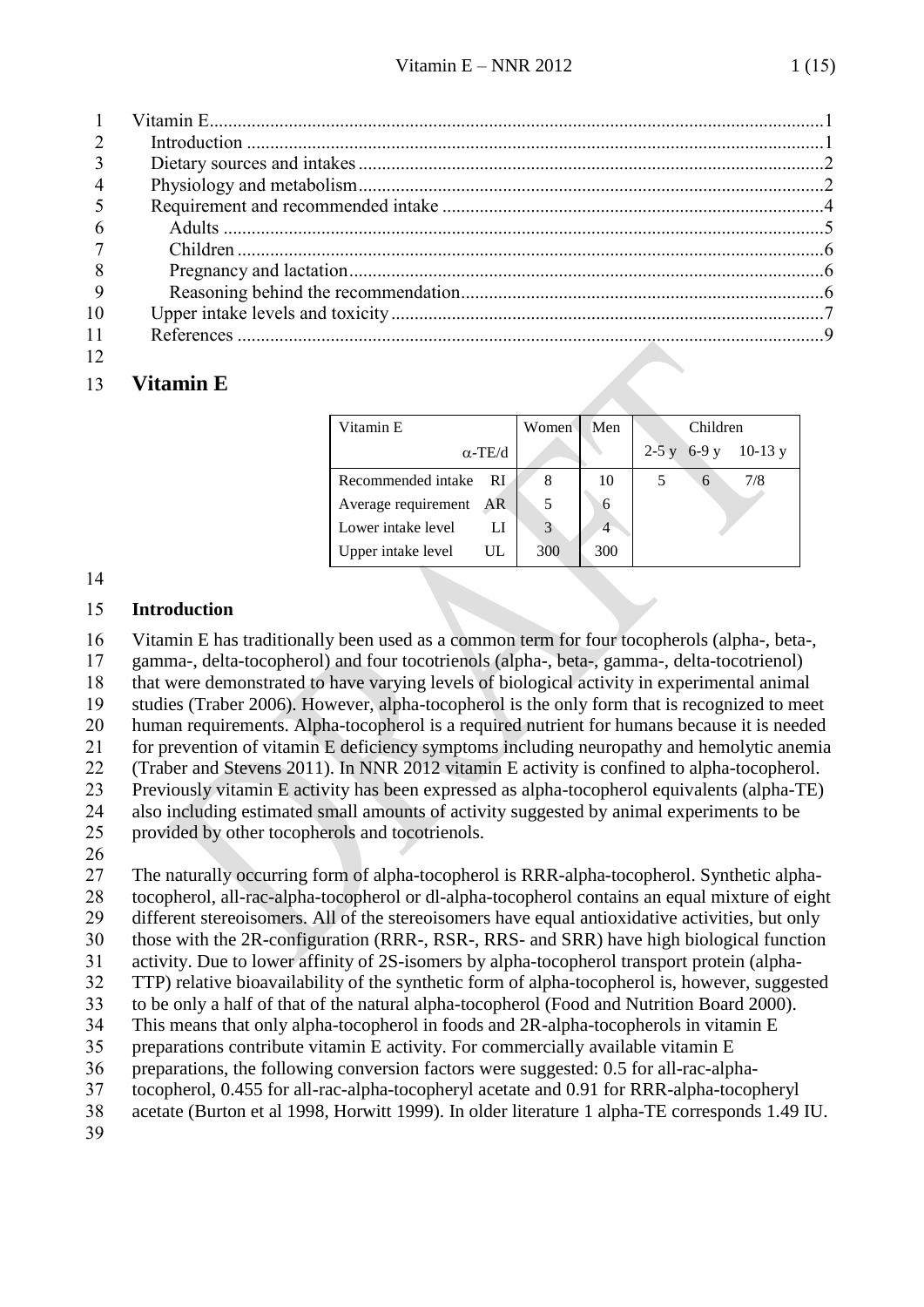#### <span id="page-1-0"></span>**Dietary sources and intakes**

 Vegetable oils, vegetable oil-based spreads, nuts and seeds, and egg yolk are good food sources of vitamin E. The alpha-tocopherol content is highest in sunflower oil followed by corn and rapeseed oil, olive and soybean oil. In addition vegetable oils contain variable amounts of other tocopherols and tocotrienols. Corn oil, soybean oil and also rapeseed oil are high in gamma-tocopherol. On average approximately half of alpha-tocopherol in the diet of Finnish adults was provided by cereal and bakery products and fat spreads, oils, and dressing (Paturi et al 2008). Among the EPIC study participants from the Nordic countries added fats contributed most to vitamin E (alpha-TE) intake, followed by cereal and cereal products and cakes (Jenab et al 2009). Other important sources were fruits, vegetables and fish and shellfish.

In recent dietary surveys from the Nordic countries mean dietary intake of vitamin E (alpha-

- tocopherol) among adult populations vary between 7-10 mg per day (Becker and Pearson
- 2002, Lyhne et al 2005, Pedersen et al 2010, Konstantinova et al 2007, Paturi et al 2008). When expressed per energy intake dietary alpha-tocopherol of adults in the Nordic countries
- ranges from 7 to 12 mg/10 MJ. During pregnancy intake of vitamin E is higher and most of
- women use supplements containing vitamin E (Arkkola et al 2006, Prasad et al 2010, Haugen
- et al 2008). Alpha-tocopherol intake of children ranges between 7 to 11 mg/10 MJ (Lyhne et
- al 2005, Pedersen et al 2010, Enghart Barbieri et al 2006, Hoppu et al 2010) and do not
- greatly differ from that of adults.
- 

#### <span id="page-1-1"></span>**Physiology and metabolism**

 The uptake, transport and tissue delivery of alpha-tocopherol involves molecular, biochemical and cellular processes closely related with overall lipid and lipoprotein metabolism (Rigotti 2007). Presence of bile salts, pancreatic enzymes and formation of micelles are prerequisites for vitamin E absorption. In order to obtain maximal absorption vitamin E should be given at meals and both the amount of fat and food matrix influence vitamin E absorption. However, knowledge of vitamin E absorption is incomplete. In balance studies with small radioactive doses of alpha-tocopherol absorption in normal subjects have ranged between 55 to 79% (Traber and Stevenson 2011, Chuang et al 2011), whereas much lower figure of 33% was reported based on observed changes in plasma labeled alpha-tocopherol after administration of stable isotope labeled dose of alpha-tocopherol (Bruno et al 2006). Large individual variation in human responses to vitamin E has been described.

 Absorbed vitamin E is transferred within chylomicrons or bound to HDL into the liver where alpha-TTP preferentially binds alpha-tocopherol and is essential for the selective resecretion of alpha-tocopherol (Brigelius-Flohe 2009). The metabolism of vitamin E is tightly regulated and unlike other fat-soluble vitamins there is no toxic accumulation in the liver. Alpha- tocopherol that is not released into circulation is excreted into the bile via transporters upregulated with alpha-tocopherol or it is metabolized via the cytochrome P450 system also regulated with alpha-tocopherol and excreted in bile or urine. The major route of excretion of alpha-tocopherol is feces with small amounts excreted in urine (Chuang et al 2011). Turnover of vitamin E is slow; in a kinetic study with tracer marked RRR-alpha-tocopherol in healthy men and women the mean half-life of the dose in plasma was 44 days and in red blood cells 96 days tracked for 460 days (Chuang et al 2011).

Although no tissue serves as a vitamin E store, depletion of body vitamin E takes decades

rather than weeks (Traber 2007). Non-alpha-tocopherols and tocotrienols are rapidly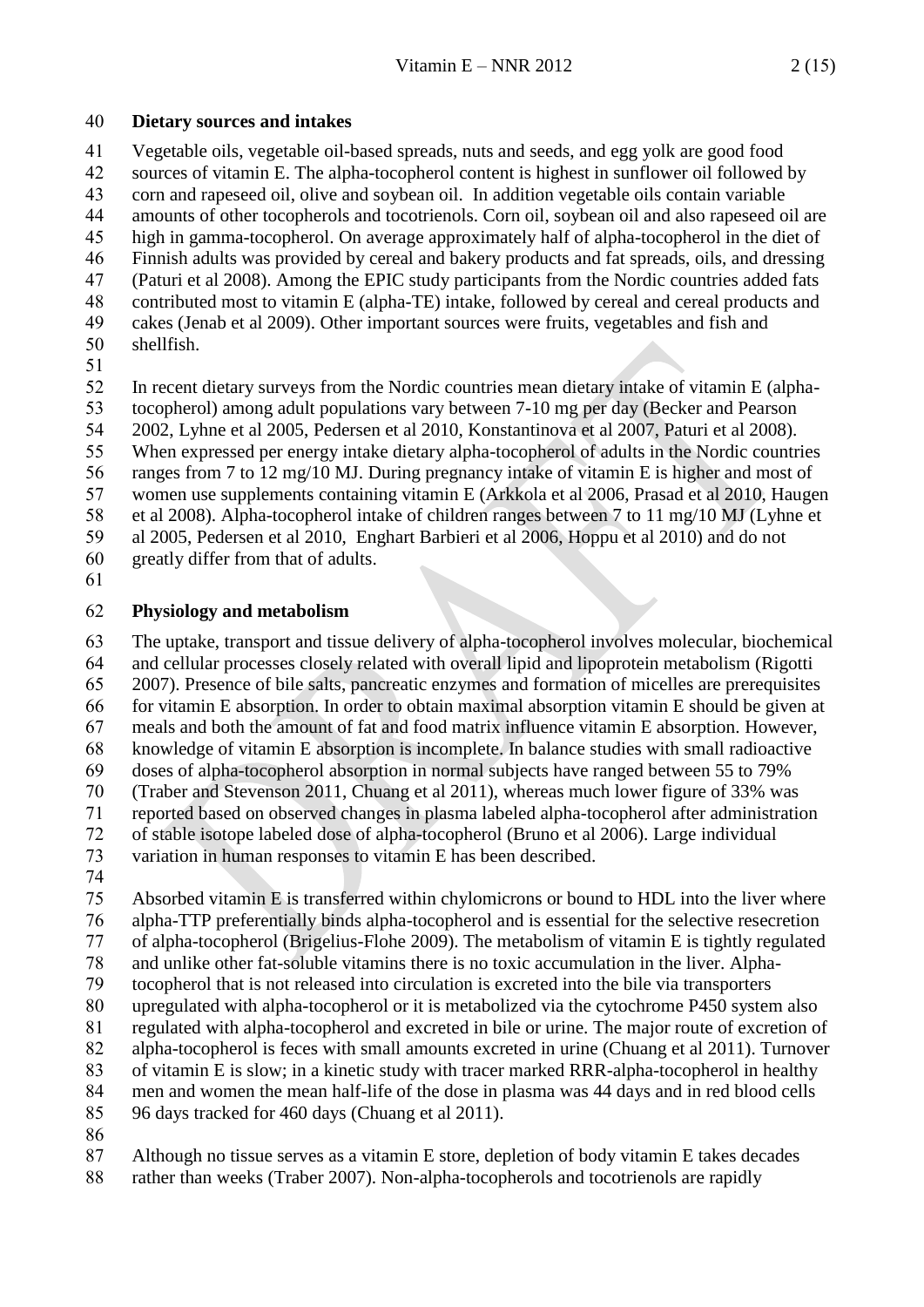metabolized thereby preventing their tissue accumulation and limiting increases in their

plasma concentrations (Traber 2010). In human tissues alpha-tocopherol is the most common

tocopherol and contributes about 90% of the total amount of tocopherols and tocotrienols in

- plasma (Piironen et al 1983) and 50-80% in other tissues (Burton et al 1998). Recently water-soluble alpha-tocopheryl phosphate has been shown to appear in minute amounts in foods and
- tissues (Gianello et al 2005).
- 

 Main biochemical function of alpha-tocopherol has been suggested to be its antioxidant activity. As a chain-breaking antioxidant alpha-tocopherol may prevent propagation of free

 radicals in membranes and in plasma lipoproteins (Traber and Atkinson 2007). In addition several other important biological functions including modulation of cell signaling and gene expression are ascribed to vitamin E (Zingg 2007). Alpha-tocopherol may modulate activity of several enzymes most of which are membrane bound or activated by membrane

recruitment, especially those affecting cell proliferation, membrane trafficking and

metabolism of xenobiotics (Brigelius-Flohe 2009). Genes involved in the metabolism and

 excretion of vitamin E are regulated by alpha-tocopherol itself. Ultimate biological function of vitamin E remains to be revealed (Brigelius-Flohe and Galli 2010).

 Vitamin E is suggested to affect health through its antioxidant activity, immune enhancement, inhibition of platelet aggregation and anti-inflammatory function with much of this evidence relaying on cell studies and findings from animal experiments. Evidence of decreased oxidative stress with alpha-tocopherol supplementation in humans is inconsistent (Dragsted 2008). The effect of vitamin E on biomarkers of oxidative stress appears to depend on the circumstances, most importantly on the level of baseline oxidative stress (Block et al 2008).

 Differences in the individual responses to alpha-tocopherol are also suggested to arise due to genetic factors (Belisle et al 2009, Farbstein et al 2011).

 High vitamin E intake has been associated with prolonged bleeding suggesting that high amount of vitamin E may interfere in the blood clotting system especially with simultaneous use of aspirin or treatment with anticoagulants (Liede et al 1998, Swedish Medical Products Agency 2000). It is hypothesized that sharing the same metabolic pathways vitamin E intake may affect K vitamin status (Booth et al 2004, Traber 2008).

- 
- 

### **Vitamin E and chronic diseases**

 Importance of vitamin E has been proposed in several chronic diseases such as cardiovascular diseases, cancer, dementia, as well as other diseases associated with increased oxidative stress and inflammation.

 Observational studies have provided some evidence suggesting lower risk of coronary heart disease with higher intake of vitamin E, whereas randomized clinical studies do not, overall, provide support for significant or clinically important effect of vitamin E supplementation on coronary heart disease (Ye and Song 2008, Mente et al 2009) or stroke (Bin et al 2011). However, single beneficial or adverse effects have been reported in some studies. Although supplementation of healthy women with 600 IU (400 mg) of a natural form of vitamin E every other day for 10 years did not affect occurrence of cardiovascular events, a significant

 24% decrease in cardiovascular deaths was found, and women aged 65 years benefitted most of the vitamin E supplementation (Lee et al 2005). Those supplemented with vitamin E had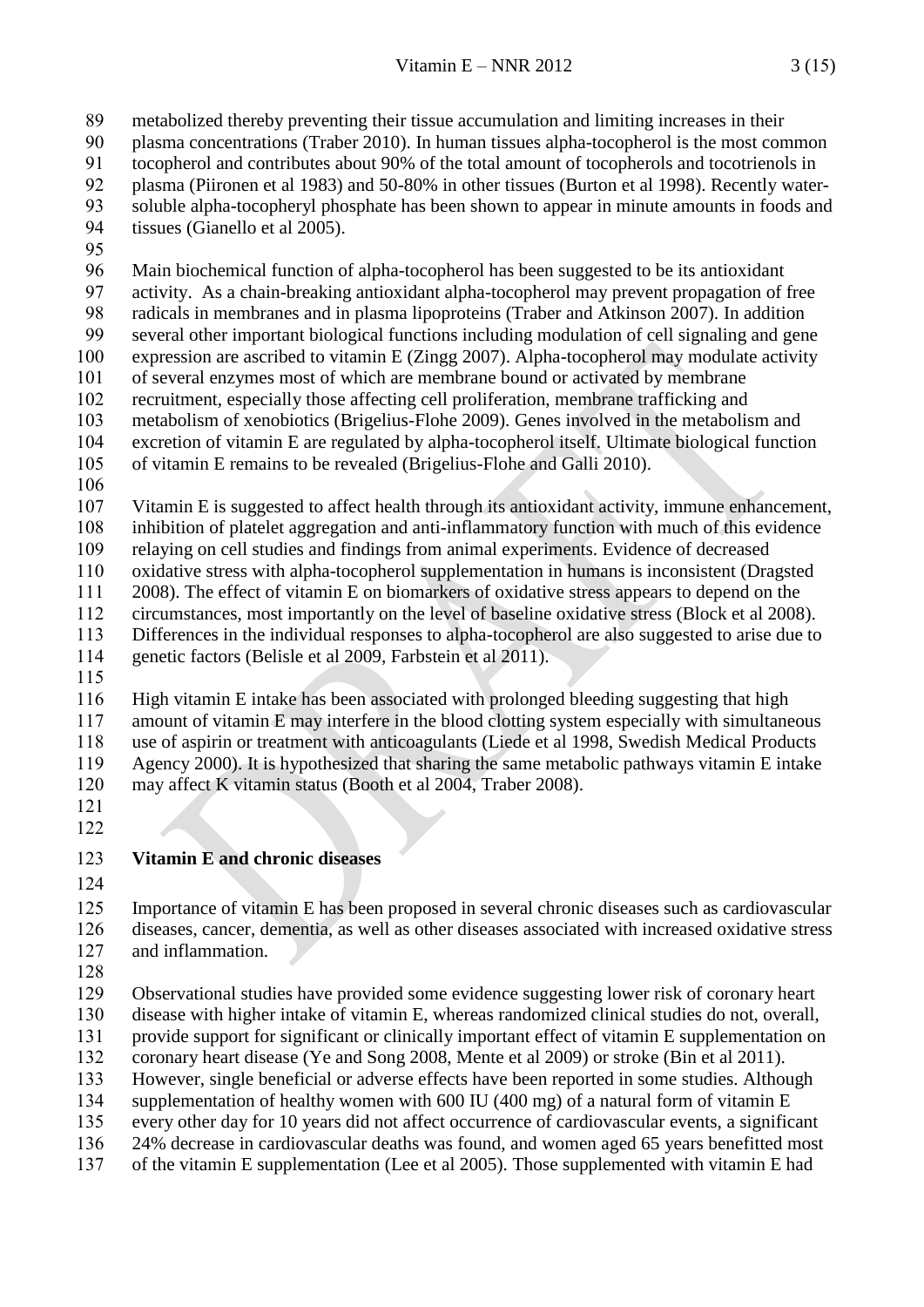also 21% lower risk for vascular thromboembolism (Glynn et al 2007). Among women at high risk for cardiovascular diseases those with prior cardiovascular disease were suggested to benefit from 600 IU vitamin E supplementation every other day (Cook et al 2007). In another study of high risk population daily supplementation with 400 IU alpha-tocopherol did not prevent major cardiovascular events instead an increased risk for heart failure was found (Lonn et al 2005). In line with the results from the ATBC study (The Alpha-Tocopherol, Beta Carotene Cancer Prevention Study Group 1994) increased risk for hemorrhagic stroke was reported among healthy physicians who received 400 IU (270 mg) alpha-tocopherol every other day for 8 years (Sesso et al 2008). The significance of vitamin E in cancer prevention has been investigated in several clinical trials, none of which has provided evidence for overall protection from cancer (Goodman et al 2011). The decreased prostate cancer risk associated with 50 mg daily dose of dl-α-tocopheryl acetate (among middle-aged Finnish male smokers (Heinonen et al 1998), has not been supported by findings from other large-scale controlled trials (Jiang et al 2010). On the contrary, in post-trial analyses increased risk of prostate cancer was reported among men who had received a daily supplement of 400 IU all-rac-alpha-tocopherol acetate (270 mg) on average for 5.5 years (Klein et al 2011). Neither there is any evidence from randomized

 controlled trials that vitamin E supplementation would be effective against other cancers including lung, breast, colorectal and upper gastrointestinal or any other types of cancer when given for 5 to 10 years to middle-aged and elderly men and women in doses ranging from 50 mg of synthetic alpha-tocopherol per day to 400 IU daily amount of natural form alpha- tocopherol (Virtamo et al 2000, Malila et al 2002, Lonn et al 2005, Lee et al 2005, Gaziano et al 2009, Linn et al 2009, Lippman et al 2009). Results from observational studies of alpha-tocopherol in cancer prevention are inconsistent (Ju et al 2010).

 There is some evidence from observational studies to indicate a putative role of vitamin E in preventing cognitive impairment, but findings from a few intervention studies have provided little support for that (Morris 2012). In observational studies reduced risk of type 2 diabetes by higher intake of antioxidants was mainly attributed to vitamin E (Hamer and Chida 2007), but beneficial effect of vitamin E supplementation has not been confirmed in randomized trials (Song et al 2009). Observational studies of vitamin E and the risk of cataract and age- related maculopathy have shown mixed results, and only very limited effect of vitamin E supplementation alone or in combination with other antioxidants on incidence or progression of cataracts or age-related macular degeneration have been revealed (Chiu and Taylor 2007). Supplementation with alpha-tocopherol above the recommended levels is suggested to improve immune function and decrease respiratory tract infections, especially in the aged (Wu and Meydani 2008), however, results of a few randomized trials are inconsistent. Individual differences in the effects of vitamin E supplementation on respiratory tract infections are suggested in part to be conveyed by genetic factors (Belishle et al 2010).

#### <span id="page-3-0"></span>**Requirement and recommended intake**

 Vitamin E deficiency due to low dietary intake has not been described in normal, healthy individuals. However, deficiency may be caused due to prolonged fat malabsorption, due to genetic defects in lipoprotein transport or genetic defect in hepatic alpha-tocopherol transfer

protein. In addition premature very low birth weight infants are in danger to become deficient

and neurological disorders detected in protein-energy malnutrition are suggested to be related

with vitamin E deficiency (Traber 2007). In premature children, symptoms such as

haemolytic anaemia, trombocytosis and oedema have been reported (Hassan et al 1966).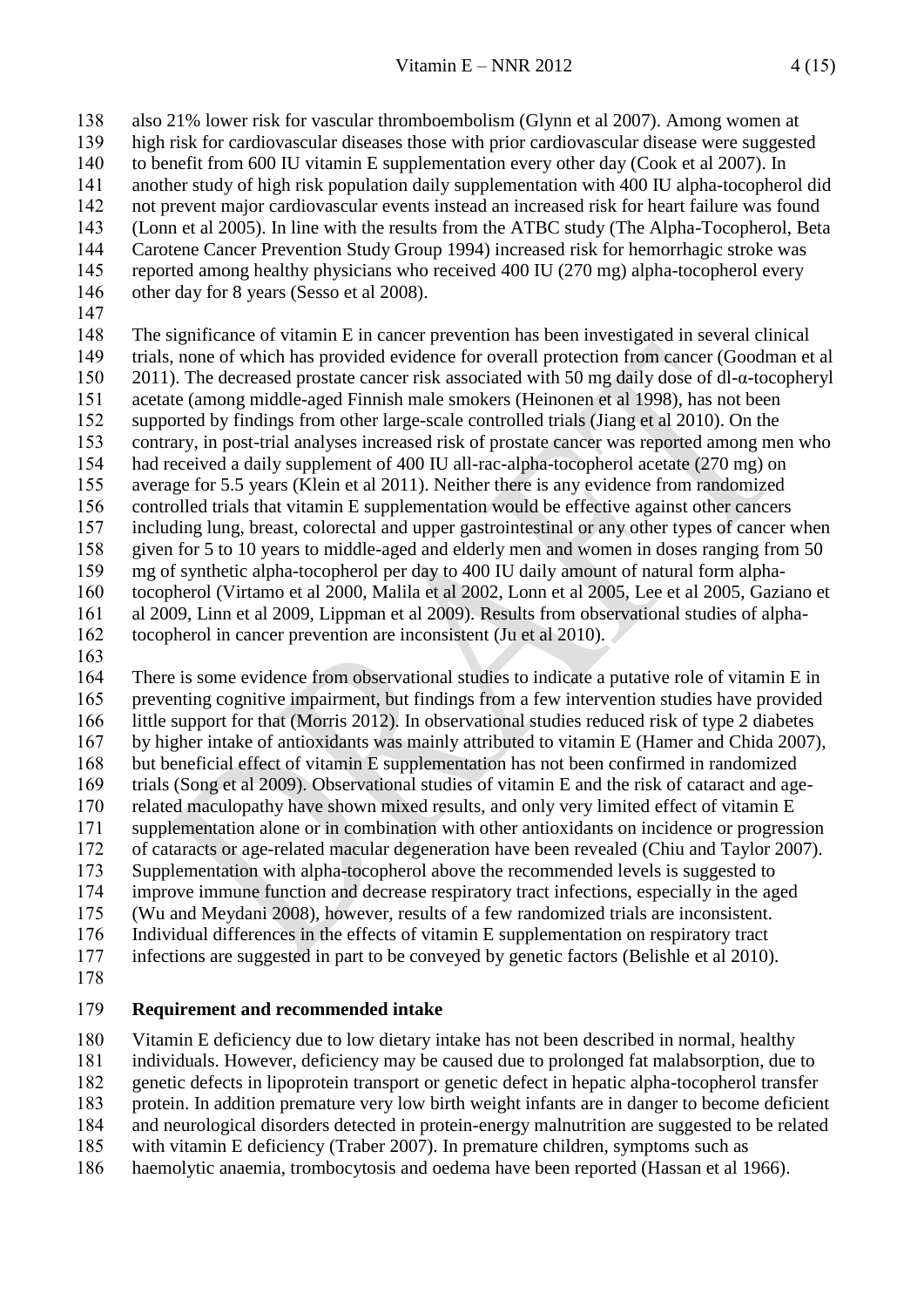Clinical symptoms in adults include peripheral neuropathy, ataxia and skeletal myopathy. In adults, prolonged low intakes of vitamin E have been shown to increase haemolytic tendency in vitro without any clinical symptoms (Horwitt et al 1963) a property that can be used as a criterion of vitamin E adequacy.

 A new approach to estimate requirement of humans was reported by Bruno et al (2006) based on plasma alpha-tocopherol kinetics study among healthy adults given a 22 mg dose of stable isotope labeled alpha-tocopherol with different amounts of fat. The estimated rate of alpha- tocopherol delivery to tissues was 5 mg per day. Given 33% absorption, the amount of dietary vitamin E needed daily to replace irreversible losses would be <15 mg/day; with higher absorption, the alpha-tocopherol requirement would be smaller (Bruno et al 2006). These findings seem to support current daily recommended intakes for vitamin E adopted by US Food and Nutrition Board (2000).

 In absence of more specific measures, the plasma concentration of alpha-tocopherol is regarded as the most adequate indicator of vitamin E status (Horwitt 1999; Morrissey and Sheehy 1999). Since the plasma lipid level influences the alpha-tocopherol concentration, correction for plasma lipids may be warranted in subjects with high lipid levels when assessing vitamin E status in populations. However, plasma levels may not necessarily

 display peripheral vitamin E status and may therefore be of limited validity (Huebbe et al 2011). 

 The vitamin E requirement is partly related to the PUFA intake, since the antioxidant function of vitamin E is critical for the prevention of oxidation of tissue PUFA (Valk and Hornstra 2000). In general higher need of vitamin E at higher intake of PUFA is not a practical

problem since most foods rich in PUFA also are rich in vitamin E.

#### <span id="page-4-0"></span>**Adults**

 Among adults, the criteria for establishing requirement and recommended intake are the plasma concentration of alpha-tocopherol or the relationship to PUFA intake. Data from studies by Horwitt et al. (Horwitt 1963) showed an increased haemolytic tendency in subjects with a plasma alpha-tocopherol concentration below 12 µmol/L, corresponding to a tocopherol:total cholesterol ratio of 2.25 µmol/mmol (Commission of the Europe Communities 1993). However, the in vitro haemolytic response was dependent on the PUFA content of the diet and the limited number of subjects makes this limit uncertain. A plasma level above 16.2 µmol/L has been suggested as an indicator of acceptable vitamin E status (Morrissey and Sheehy 1999).

 Data from Nordic populations show that average alpha-tocopherol intakes of 6-10 mg per day 226 are associated with mean plasma alpha-tocopherol concentrations of 23-28  $\mu$ mol/L among adults (Piironen et al 1983, Ylönen et al 2003, Wallström et al 2001, Tomten and Høstmark 228 2009). Clearly higher concentrations with a range between 33-46  $\mu$ mol/L have been reported among hyperlipidemic subjects (Sarkkinen et al 1993, Hallikainen et al 2000a, 2000b, Korpela et al 2006, Heggen et al 2010). Among a small group of sub-elite runners with irregular menstrual cycle alpha-tocopherol in serum was low (15.7 µmol/L; 2.7 µmol/mmol total lipids) apparently partly due to low vitamin E intake, 5 mg/day (Tomten and Høstmark 2009) and post-exercise osmotic fragility of erythrocytes was increased at low serum alpha- tocopherol concentration. Low vitamin E status has been observed in high consumers of alcohol (Bjørneboe et al 1988) and occasional cases of neurological symptoms with ataxia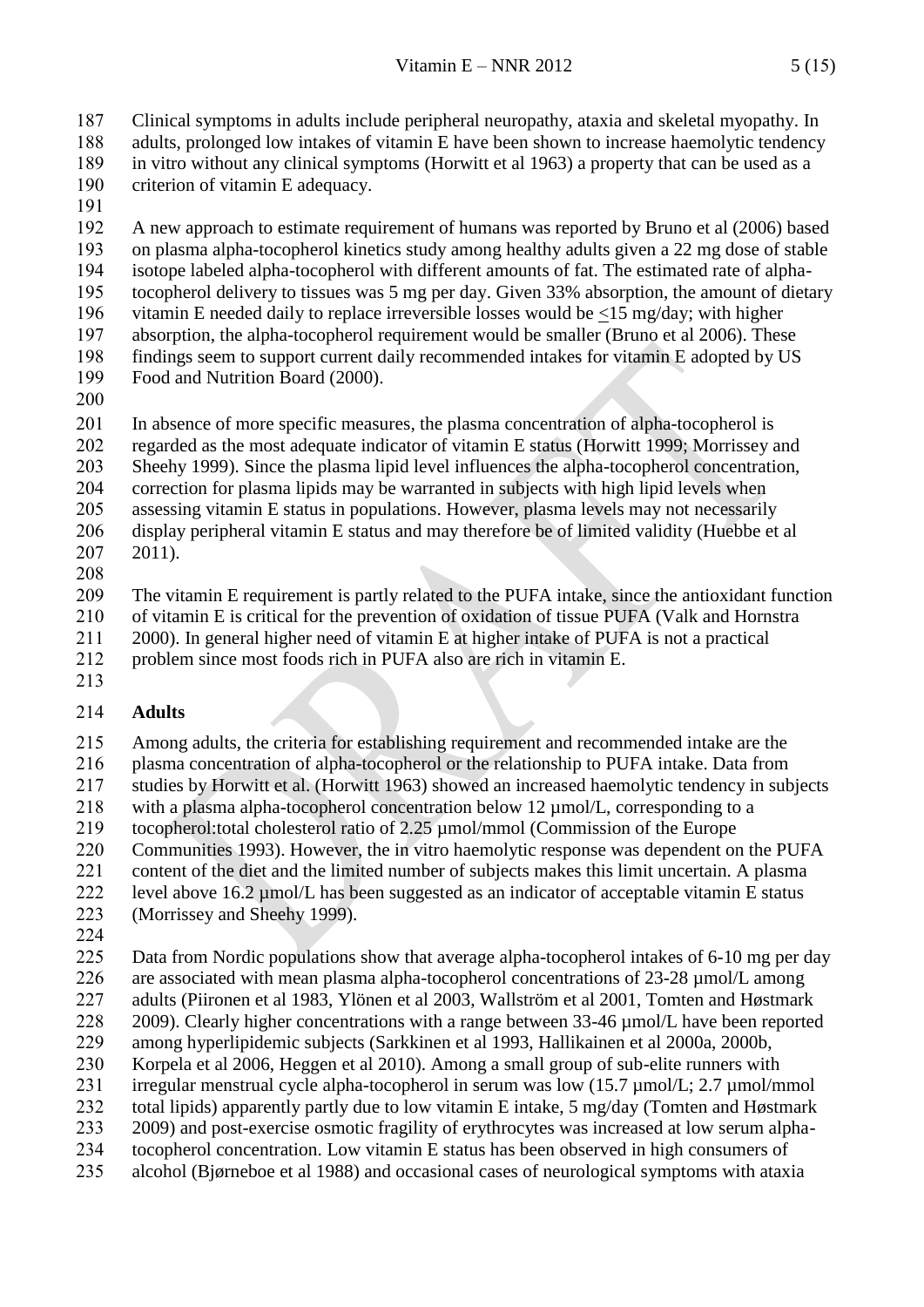due to vitamin E deficiency have been reported in the Nordic countries (Gjerde et al 1998;

- Koht et al 2009). Otherwise available data indicate that vitamin E status is sufficient in the Nordic populations at current vitamin E intakes. Among older smoking men lowest mortality
- during 19 years was reported for those whose serum alpha-tocopherol values adjusted for
- 240 cholesterol at baseline were between 13-14 mg/L (30.2-32.5 µmol/L) after which no further
- benefit was noted (Wright et al 2006). These serum values approximately corresponding to 13
- mg daily intake of vitamin E might indicate vitamin intake level which may be sufficient to
- give protection from chronic diseases and protect from premature death (Traber and Stevens 2011). However, these findings may not be generalized to other groups.
- 
- 

 The relationship between vitamin E and PUFA intake could also be used as a criterion for the recommended intake. Based on suggested requirement 0.6 alpha-TE/g PUFA (Valk and Hornstra 2000) and an average PUFA level of 5 % of energy intake (E%), an intake of 7 and 9 mg alpha-tocopherol/d for women and men, respectively, would be sufficient. The Scientific Committee on Food considered a ratio of 0.4 alpha-TE/g total PUFA to be adequate (Commission of the Europe Communities 1993) for adults provided vitamin E does not fall below 4 mg/d for adult men and 3 mg/d for adult women. Based on this ratio, the estimated average requirement would thus be 5 and 6 mg alpha-tocopherol/d for women and men, respectively.

 In the absence of signs of vitamin E inadequacy in the general Nordic population and as no new data supporting changes have emerged, the recommended intake from 2004 is maintained. The RI of vitamin E is set to 8 alpha-tocopherol/d for women and 10 alpha-tocopherol/d for men. As no human data are available on the biopotency, apart from

antioxidative activity, of tocopherols and tocotrienols other than the 2R-isomers of alpha-

- tocopherol, the reference values only apply to the 2R-isomers. A number of studies suggest
- that besides alpha-tocopherol, other tocopherols and tocotrienols may have important
- functions and beneficial effects (Aggarwal et al 2010, Ju et al 2010) but thus far evidence of their importance in human health is limited.
- 

## <span id="page-5-0"></span>**Children**

 The recommended intakes for infants and children are generally based on the vitamin E content in breast milk and the relationship between alpha-tocopherol and linoleic acid or total PUFA (Aggett et al 1998). The Scientific Committee on Food considered a ratio of 0.4 alpha- TE/g total PUFA to be adequate also for children (Commission of the European Communities 271 1993). In NNR 2012, the recommended intakes are based on a ratio of at least 0.6 alpha-TE/g total PUFA and a mean intake of PUFA corresponding to 5 E%.

## <span id="page-5-1"></span>**Pregnancy and lactation**

 The recommended intake value for pregnancy is set to10 alpha-TE, which is applicable in the last two trimesters and covers the increased intake of energy and PUFA. The recommended intake during lactation (11 alpha-TE/d) also includes the extra need to cover secretion in breast milk.

# <span id="page-5-2"></span>**Reasoning behind the recommendation**

In the absence of signs of vitamin E inadequacy in the general Nordic population, and as no

- new data supporting changes have emerged, the recommended intake of vitamin E remains
- unchanged, i.e. 8 alpha-TE/d for women and 10 alpha-TE/d for men.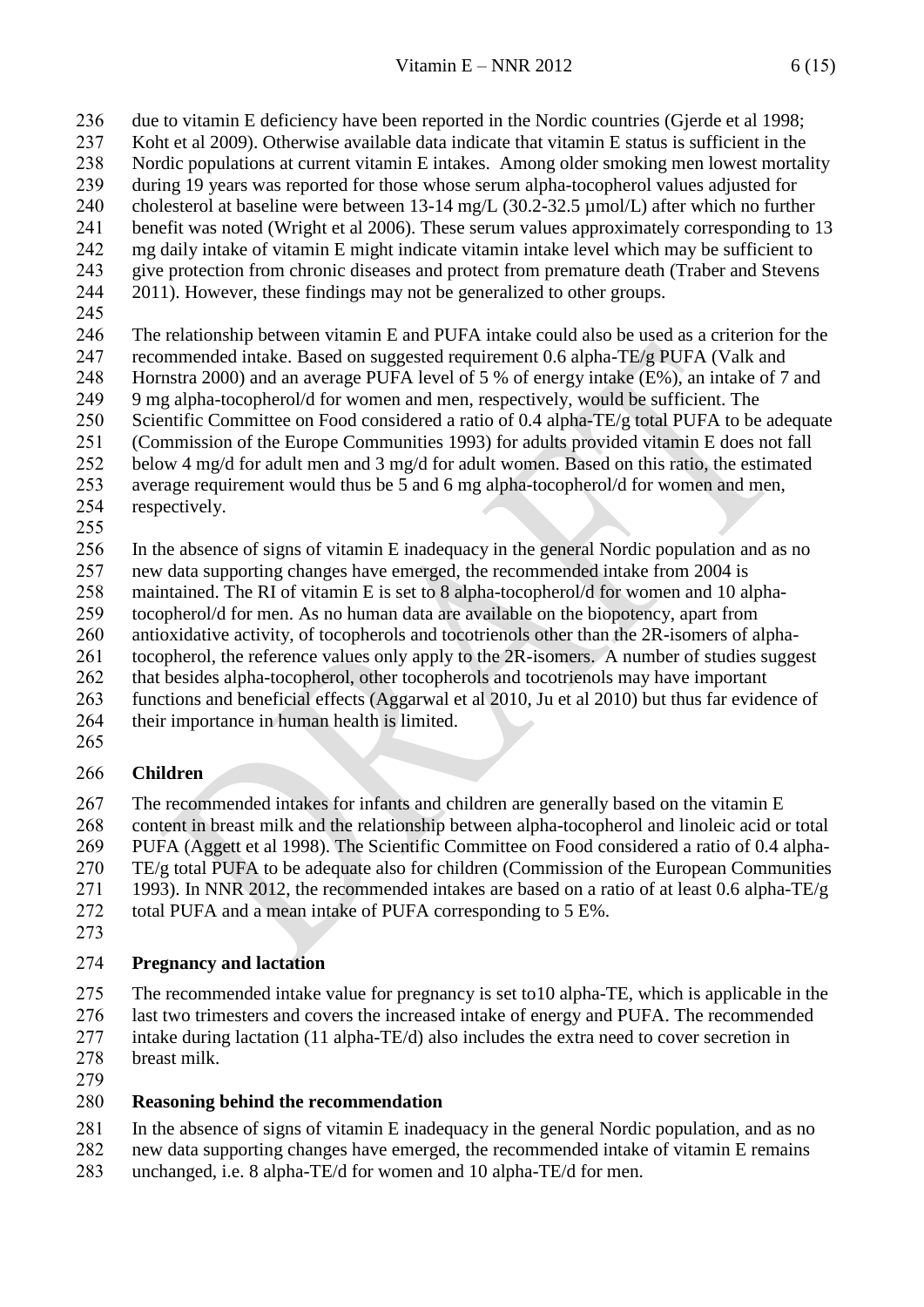- 
- The recommended intakes for infants and children are generally based on the vitamin E
- content in breast milk and the relationship between alpha-tocopherol and linoleic acid or total
- PUFA (Aggett et al 1998). In NNR 2012, the recommended intakes are based on a ratio of at
- least 0.6 alpha-TE/g total PUFA and a mean intake of PUFA corresponding to 5 E%.
- 

 The recommended intake value for pregnancy is set to 10 alpha-TE, which is applicable in the last two trimesters and covers the increased intake of energy and PUFA. The recommended intake during lactation (11 alpha-TE) also includes the extra need to cover secretion in breast milk.

## <span id="page-6-0"></span>**Upper intake levels and toxicity**

Toxicity of vitamin E is low apparently due to efficient inbuilt metabolic control which

- prevents any excess accumulation of vitamin in the body. No adverse effects have been
- described from intakes provided by food sources. Few adverse effects of vitamin E
- supplementation have been reported in clinical trials and vitamin E supplements in amounts
- <1600 IU (1073 mg RRR-alpha-tocopherol) were suggested to be safe for most adults
- (Hathcock et al 2005). This amount corresponds to the upper safe limit set at 1000 mg alpha-
- tocopherol per day in the US recommendations (9=Food and Nutrition Board 2000). The

 Scientific Committee on Food (36=Scientific Committee on Food 2003) has proposed an upper level of alpha-tocopherol of 300 mg/d for adults. This level is mainly based on effects

- of increased intakes of vitamin E supplementation on blood clotting and includes an
- uncertainty factor. This UL was included in NNR 2004 and is also used in NNR 2012.
- 

 Concern of potential harm of vitamin E supplementation was raised by findings from the ATBC study suggesting increased mortality due to hemorrhagic stroke (37=The Alpha-

- Tocopherol, Beta Carotene Cancer Prevention Study Group 1994). An increased risk of
- hemorrhagic stroke was reported recently in another study of men in USA supplemented with
- 400 IU (270 mg) synthetic alpha-tocopherol every other day (Sesso et al 2008). Thus high

 amount of vitamin E may interfere in the blood clotting system especially with simultaneous use of aspirin. Depending on the circumstances decreased blood clotting may also be

- beneficial as suggested by decreased risk of vascular thromboembolism described among
- healthy women given 600 IU (400 mg) supplement of a natural form of alpha-tocopherol
- every other day (Glynn et al 2007).
- 

 A small but statistically significant increased mortality among those supplemented with vitamin E was demonstrated in two meta-analyses of randomized clinical trials (Miller et al 2005, Bjelakovic et al 2007). Increased mortality was suggested among subjects supplemented with doses of 400 IU per day (270 mg) or higher, and a dose-response analysis showed progressively increased all-cause mortality already as vitamin E doses exceeded 150 IU/day (100 mg) (Miller et al 2005). Generalization of these findings, largely based on studies in patients with chronic diseases to healthy adults is, however, uncertain. Although the causal relationship between vitamin E supplementation and increased mortality remains to be unclear, this possibility is a reason to be cautious in relation to vitamin E supplementation.

Taken together, available scientific data suggest that there are no benefits of high intakes of

 vitamin E. Although the risks associated with high supplemental intakes of vitamin E remain unclear, available data suggest some potential risks. In the absence of clear health benefits,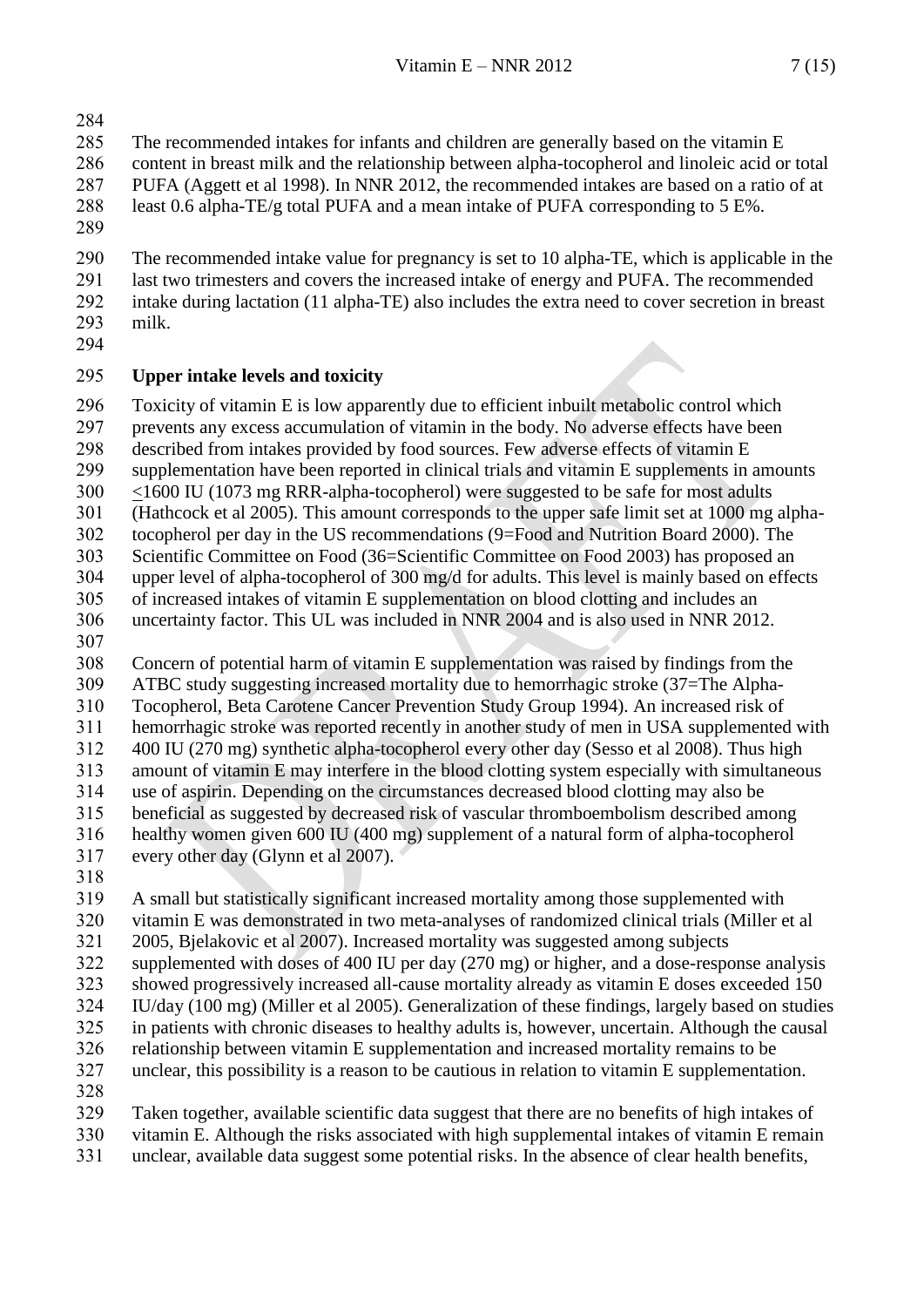- 333 population.
-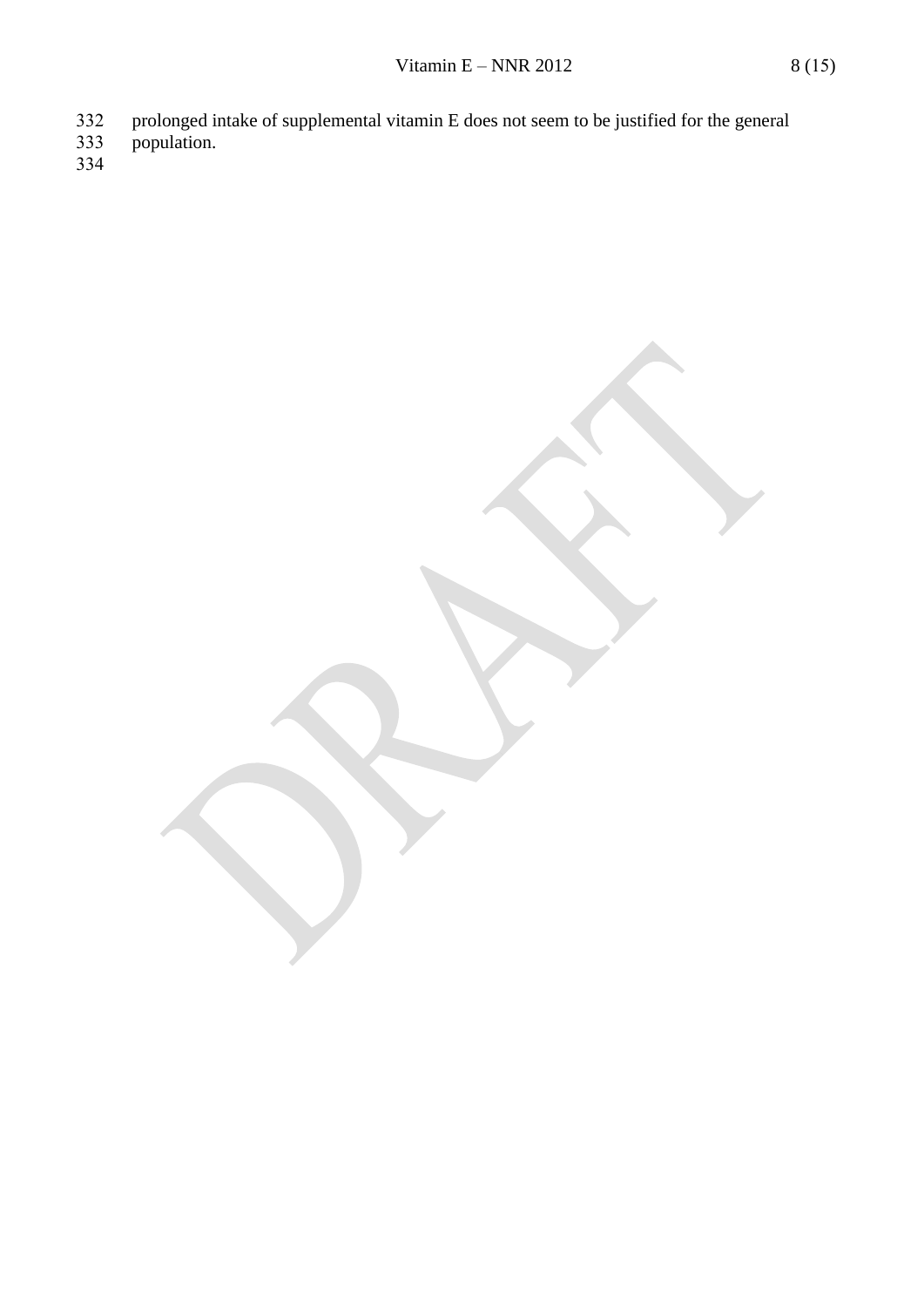#### <span id="page-8-0"></span>**References**

- Aggarwal BB, Sundaram C, Prasad S, Kannappan R. Tocotrienols, the vitamin E of the 21st century: Its potential against cancer and other chronic diseases. Biochem Pharmacol 2010; 80: 1613-31.
- 
- Aggett P, Bresson JL, Hernell O, Koletzko B, Lafeber H, Michaelson KF, Micheli JL,
- Ormission A, de Sousa JS, Weaver L. Comment on the vitamin E content in infant formulas,
- follow-on formulas, and formulas for low birth weight infants. ESPGHAN Committee on
- Nutrition. European Society of Pediatric Gastroenterology, Hepatology and Nutrition. J Pediatr Gastroenterol Nutr 1998; 26: 351-2.
- 
- Arkkola T, Uusitalo U, Pietikäinen M, Metsälä J, Kronberg-Kippilä C, Erkkola M, Veijola R, Knip M, Virtanen SM, Ovaskainen M-L. Dietary intake and use of dietary supplements in relation to demographic variables among pregnant Finnish women. Br J Nutr 2006; 96: 913- 20.
- 
- Becker W, Pearson M. Riksmaten 1997-98. Kostvanor och näringsintag I Sverige. Metod- och resultatrapport (Dietary habits and nutrient intake in Sweden 1997-98) Uppsala: Livsmedelsverket, 2002.
- 

 Belisle SE, Leka LS, Delgado-Lista J, Jacques PF, Ordovas JM, Meydani SN. Polymorphisms at cytokine genes may determine the effect of vitamin E on cytokine production in the elderly. J Nutr 2009; 139: 1855-60.

 Belisle SE, Hamer DH, Leka LS, Dallal GE, Delgado-Lista J, Fine BC, Jacques PF, Ordovas JM, Meydani SN. IL-2 and IL-10 gene polymorphisms are associated with respiratory tract infection and may modulate the effect of vitamin E on lower respiratory tract infections in elderly nursing home residents. Am J Clin Nutr 2010; 92: 106-14.

 Bin Q, Hu X, Cao Y, Gao F. The role of vitamin E (tocopherol) supplementation in the prevention of stroke. A meta-analysis of 13 randomised controlled trials. Thromb Haemost 2011; 105: 579-85.

 Bjelakovic G, Nikolova D, Gluud LL, Simonetti RG, Gluud C. Mortality in randomized trials of antioxidant supplements for primary and secondary prevention: Systematic review and meta-analysis. JAMA 2007; 297: 842-57.

 Bjørneboe GE, Johnsen J, Bjørneboe A, Bache-Wiig JE, Mørland J, Drevon CA. Diminished serum concentration of vitamin E in alcoholics. Ann Nutr Metab 1988; 32: 56-61. 

 Block G, Jensen CD, Morrow JD, Holland N, Norkus EP, Milne GL, Hudes M, Dalvi TB, Crawford PB, Fung EB, Schumacher L, Harmatz P. The effect of vitamins C and E on biomarkers of oxidative stress depends on baseline level. Free Radic Biol Med 2008; 45: 377- 84.

 Booth SL, Golly I, Sacheck JM, Roubenoff R, Dallal GE, Hamada K, Blumberg JB. Effect of vitamin E supplementation on vitamin K status in adults with normal coagulation status. Am J Clin Nutr 2004; 80: 143-8.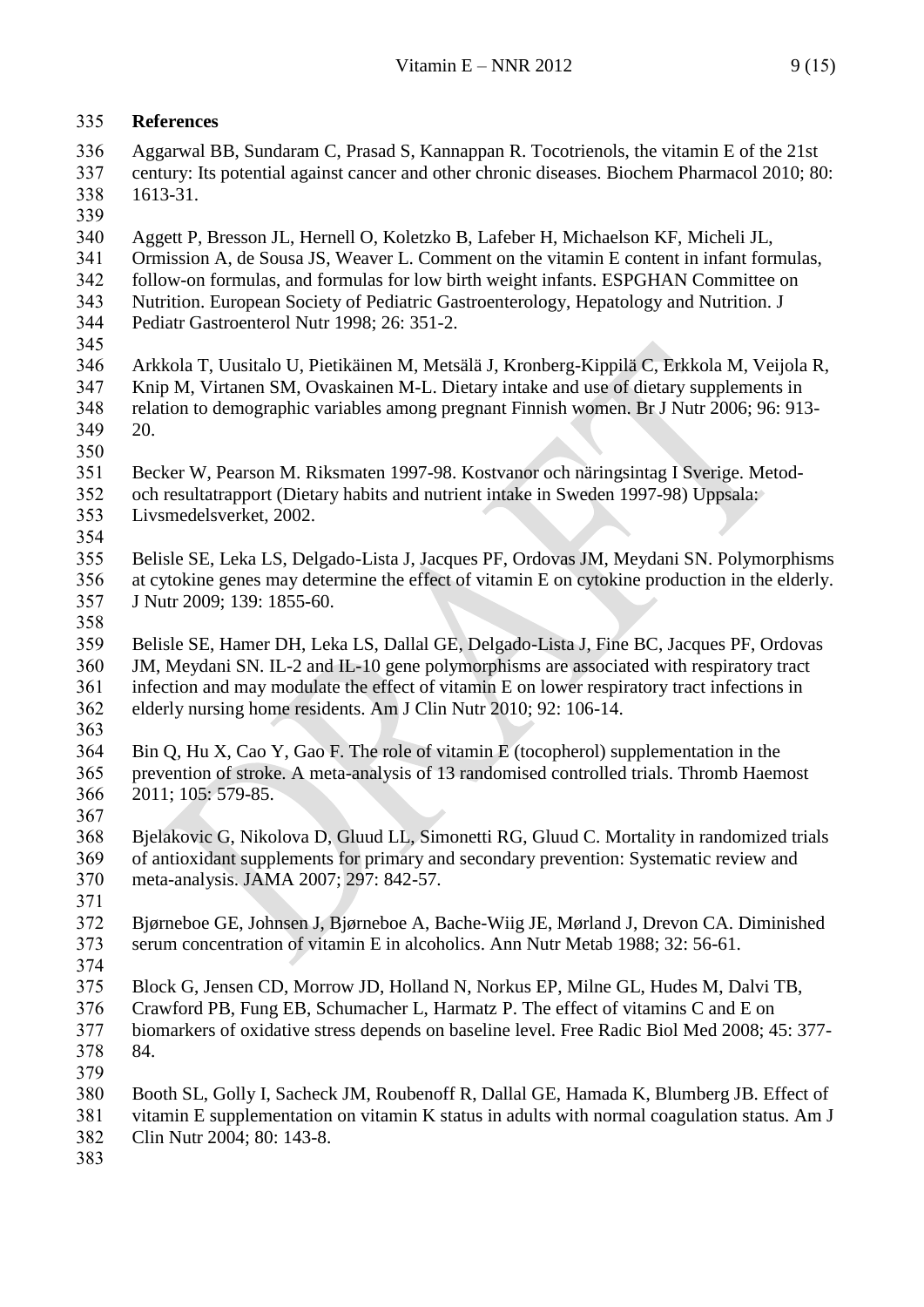| 384<br>385 | Brigelius-Flohe R. Vitamin E: The shrew waiting to be tamed. Free Radic Biol Med 2009; 46:<br>543-54. |
|------------|-------------------------------------------------------------------------------------------------------|
| 386        |                                                                                                       |
| 387        | Brigelius-Flohe R, Galli F. Vitamin E: A vitamin still awaiting the detection of its biological       |
| 388        | function. Mol Nutr Food Res 2010; 54: 583-7.                                                          |
| 389        |                                                                                                       |
| 390        | Bruno RS, Leonard SW, Park SI, Zhao Y, Traber MG. Human vitamin E requirements                        |
| 391        | assessed with the use of apples fortified with deuterium-labeled alpha-tocopheryl acetate. Am         |
| 392        | J Clin Nutr 2006; 83: 299-304.                                                                        |
| 393        |                                                                                                       |
| 394        | Burton GW, Traber MG, Acuff RV, Walters DN, Kayden H, Hughes L, Ingold KU. Human                      |
| 395        | plasma and tissue alpha-tocopherol concentrations in response to supplementation with                 |
| 396        | deuterated natural and synthetic vitamin E. Am J Clin Nutr 1998; 67: 669-84.                          |
| 397        |                                                                                                       |
| 398        | Chiu CJ, Taylor A. Nutritional antioxidants and age-related cataract and maculopathy. Exp             |
| 399        | Eye Res 2007; 84: 229-45.                                                                             |
| 400        |                                                                                                       |
| 401        | Chuang JC, Matel HD, Nambiar KP, Kim SH, Fadel JG, Holstege DM, Clifford AJ.                          |
| 402        | Quantitation of [5-14CH3]-(2R, 4'R, 8'R)-alpha-tocopherol in humans. J Nutr 2011; 141:                |
| 403        | 1482-8.                                                                                               |
| 404        |                                                                                                       |
| 405        | Commission of the European Communities. Reports of the Scientific Committee for Food                  |
| 406        | (Thirty-first series). Nutrient and energy intakes for the European Community. Luxembourg,            |
| 407        | 1993.                                                                                                 |
| 408        |                                                                                                       |
| 409        | Cook NR, Albert CM, Gaziano JM, Zaharris E, MacFadyen J, Danielson E, Buring JE,                      |
| 410        | Manson JE. A randomized factorial trial of vitamins C and E and beta carotene in the                  |
| 411        | secondary prevention of cardiovascular events in women: Results from the Women's                      |
| 412        | Antioxidant Cardiovascular Study. Arch Intern Med 2007; 167: 1610-8.                                  |
| 413        |                                                                                                       |
| 414        | Dragsted LO. Biomarkers of exposure to vitamins A, C, and E and their relation to lipid and           |
| 415        | protein oxidation markers. Eur J Nutr 2008; 47 Suppl 2: 3-18.                                         |
| 416        |                                                                                                       |
| 417        | Enghardt Barbieri HE, Pearson M, Becker W, editors. Riksmaten – barn 2003. Livsmedels-                |
| 418        | och näringsintag bland barn i Sverige. Uppsala: Livsmedelsverket, 2006.                               |
| 419        |                                                                                                       |
| 420        | Farbstein D, Blum S, Pollak M, Asaf R, Viener HL, Lache O, Asleh R, Miller-Lotan R,                   |
| 421        | Barkay I, Star M, Schwartz A, Kalet-Littman S, Ozeri D, Vaya J, Tavori H, Vardi M, Laor A,            |
| 422        | Bucher SE, Anbinder Y, Moskovich D, Abbas N, Perry N, Levy Y, Levy AP. Vitamin E                      |
| 423        | therapy results in a reduction in HDL function in individuals with diabetes and the                   |
| 424        | haptoglobin 2-1 genotype. Atherosclerosis 2011 219:240-4.                                             |
| 425        |                                                                                                       |
| 426        | Food and Nutrition Board. Dietary reference intakes for vitamin C, vitamin E, selenium, and           |
| 427        | carotenoids. Washintgton DC: Institute of Medicine, National Academy of Sciences, 2000                |
| 428        |                                                                                                       |
| 429        | Gaziano JM, Glynn RJ, Christen WG, Kurth T, Belanger C, MacFadyen J, Bubes V, Manson                  |
| 430        | JE, Sesso HD, Buring JE. Vitamins E and C in the prevention of prostate and total cancer in           |
| 431        | men: The Physicians' Health Study II randomized controlled trial. JAMA 2009; 301: 52-62.              |
| 432        |                                                                                                       |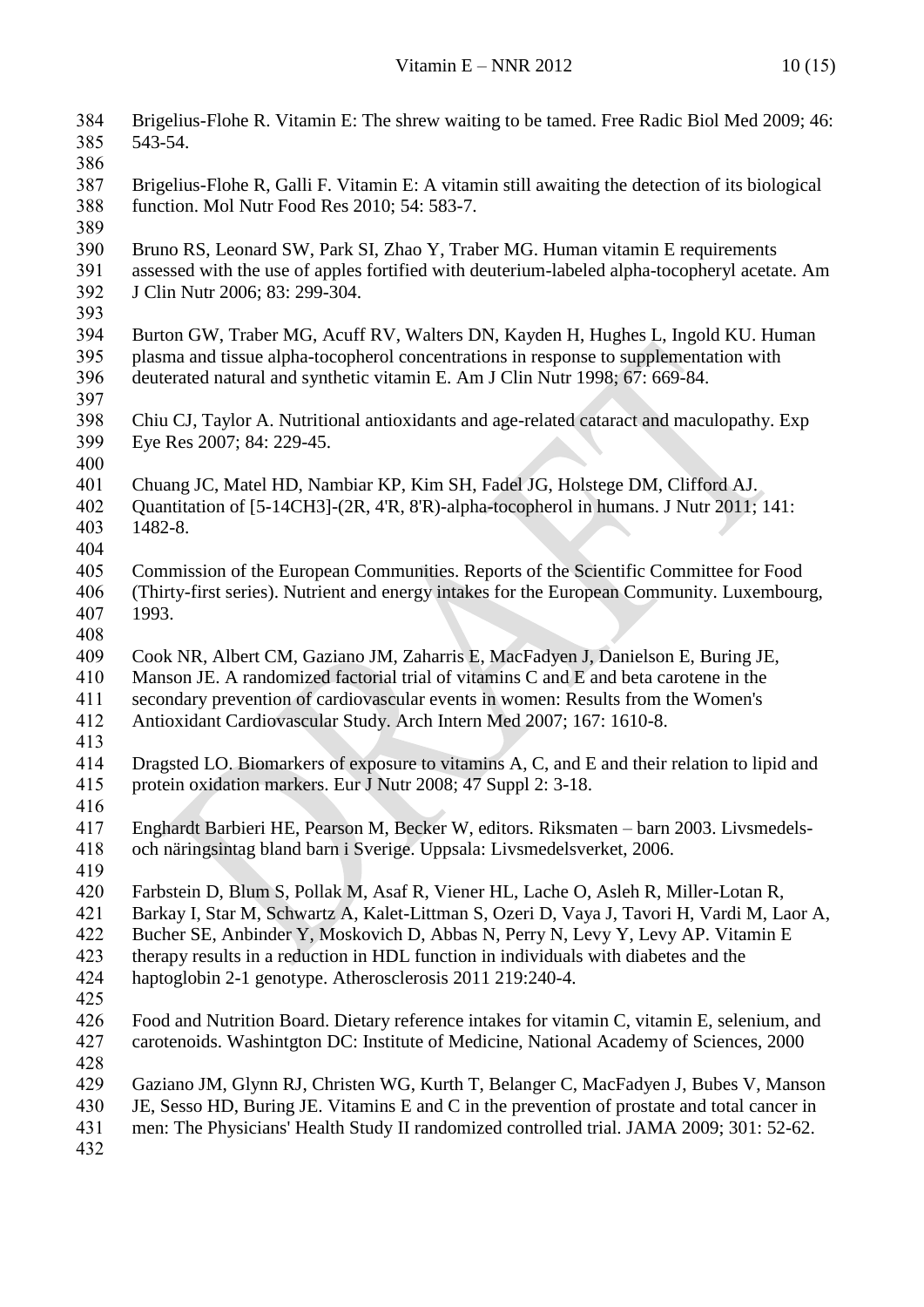- Gianello R, Libinaki R, Azzi A, Gavin PD, Negis Y, Zingg JM, Holt P, Keah HH, Griffey A, Smallridge A, West SM, Ogru E. Alpha-tocopheryl phosphate: A novel, natural form of vitamin E. Free Radic Biol Med 2005; 39: 970-6. Gjerde IO, Storstein A, Skeie GO, Wester K, Hegrestad S, Houge G. Ataxi på grunn av vitamin E-mangel. Tidskr Nor Lægeforen 1998; 118: 3126-8. Glynn RJ, Ridker PM, Goldhaber SZ, Zee RY, Buring JE. Effects of random allocation to vitamin E supplementation on the occurrence of venous thromboembolism: Report from the Women's Health Study. Circulation 2007; 116: 1497-503. Goodman M, Bostick RM, Kucuk O, Jones DP. Clinical trials of antioxidants as cancer prevention agents: Past, present, and future. Free Radic Biol Med 2011; 51: 1068-84. Hallikainen MA, Sarkkinen ES, Uusitupa MI. Plant stanol esters affect serum cholesterol concentrations of hypercholesterolemic men and women in a dose-dependent manner. J Nutr 2000a; 130: 767-76. Hallikainen MA, Sarkkinen ES, Gylling H, Erkkilä AT, Uusitupa MI. Comparison of the effects of plant sterol ester and plant stanol ester-enriched margarines in lowering serum cholesterol concentrations in hypercholesterolaemic subjects on a low-fat diet. Eur J Clin Nutr 2000b; 54: 715-25. Hamer M, Chida Y. Intake of fruit, vegetables, and antioxidants and risk of type 2 diabetes: Systematic review and meta-analysis. J Hypertens 2007; 25: 2361-9. Hassan H, Hashim SA, Van Itallie TB, Sebrell WH. Syndrome in premature infants associated with low plasma vitamin E levels and high polyunsaturated fatty acid diet. Am J Clin Nutr 1966; 19: 147-57. [Hathcock JN,](http://www.ncbi.nlm.nih.gov/pubmed?term=%22Hathcock%20JN%22%5BAuthor%5D) [Azzi A,](http://www.ncbi.nlm.nih.gov/pubmed?term=%22Azzi%20A%22%5BAuthor%5D) [Blumberg J,](http://www.ncbi.nlm.nih.gov/pubmed?term=%22Blumberg%20J%22%5BAuthor%5D) [Bray T,](http://www.ncbi.nlm.nih.gov/pubmed?term=%22Bray%20T%22%5BAuthor%5D) [Dickinson A,](http://www.ncbi.nlm.nih.gov/pubmed?term=%22Dickinson%20A%22%5BAuthor%5D) [Frei B,](http://www.ncbi.nlm.nih.gov/pubmed?term=%22Frei%20B%22%5BAuthor%5D) [Jialal I,](http://www.ncbi.nlm.nih.gov/pubmed?term=%22Jialal%20I%22%5BAuthor%5D) [Johnston CS,](http://www.ncbi.nlm.nih.gov/pubmed?term=%22Johnston%20CS%22%5BAuthor%5D) [Kelly](http://www.ncbi.nlm.nih.gov/pubmed?term=%22Kelly%20FJ%22%5BAuthor%5D)  [FJ,](http://www.ncbi.nlm.nih.gov/pubmed?term=%22Kelly%20FJ%22%5BAuthor%5D) [Kraemer K,](http://www.ncbi.nlm.nih.gov/pubmed?term=%22Kraemer%20K%22%5BAuthor%5D) [Packer L,](http://www.ncbi.nlm.nih.gov/pubmed?term=%22Packer%20L%22%5BAuthor%5D) [Parthasarathy S,](http://www.ncbi.nlm.nih.gov/pubmed?term=%22Parthasarathy%20S%22%5BAuthor%5D) [Sies H,](http://www.ncbi.nlm.nih.gov/pubmed?term=%22Sies%20H%22%5BAuthor%5D) [Traber MG.](http://www.ncbi.nlm.nih.gov/pubmed?term=%22Traber%20MG%22%5BAuthor%5D) Vitamins E and C are safe across a broad range of intakes. Am J Clin Nutr 2005; 81: 736-45. Haugen M, Brantsaeter AL, Alexander J, Meltzer HM. Dietary supplements contribute substantially to the total nutrient intake in pregnant Norwegian women. Ann Nutr Metab 2008; 52: 272-80. [Heggen E,](http://www.ncbi.nlm.nih.gov/pubmed?term=%22Heggen%20E%22%5BAuthor%5D) [Granlund L,](http://www.ncbi.nlm.nih.gov/pubmed?term=%22Granlund%20L%22%5BAuthor%5D) [Pedersen JI,](http://www.ncbi.nlm.nih.gov/pubmed?term=%22Pedersen%20JI%22%5BAuthor%5D) [Holme I,](http://www.ncbi.nlm.nih.gov/pubmed?term=%22Holme%20I%22%5BAuthor%5D) [Ceglarek U,](http://www.ncbi.nlm.nih.gov/pubmed?term=%22Ceglarek%20U%22%5BAuthor%5D) [Thiery J,](http://www.ncbi.nlm.nih.gov/pubmed?term=%22Thiery%20J%22%5BAuthor%5D) [Kirkhus B,](http://www.ncbi.nlm.nih.gov/pubmed?term=%22Kirkhus%20B%22%5BAuthor%5D) [Tonstad S.](http://www.ncbi.nlm.nih.gov/pubmed?term=%22Tonstad%20S%22%5BAuthor%5D) Plant sterols from rapeseed and tall oils: Effects on lipids, fat-soluble vitamins and plant sterol concentrations. Nutr Metab Cardiovasc Dis 2010; 20: 258-65. Heinonen OP, Albanes D, Virtamo J, Taylor PR, Huttunen JK, Hartman AM, Haapakoski J, Malila N, Rautalahti M, Ripatti S, Mäenpää H, Teerenhovi L, Koss L, Virolainen M, Edwards BK. Prostate cancer and supplementation with alpha-tocopherol and beta-carotene: Incidence and mortality in a controlled trial. J Natl Cancer Inst 1998; 90: 440-6. Hoppu U, Lehtisalo J, Tapanainen H, Pietinen P. Dietary habits and nutrient intake of Finnish adolescents. Public Health Nutr 2010; 13: 965-72.
-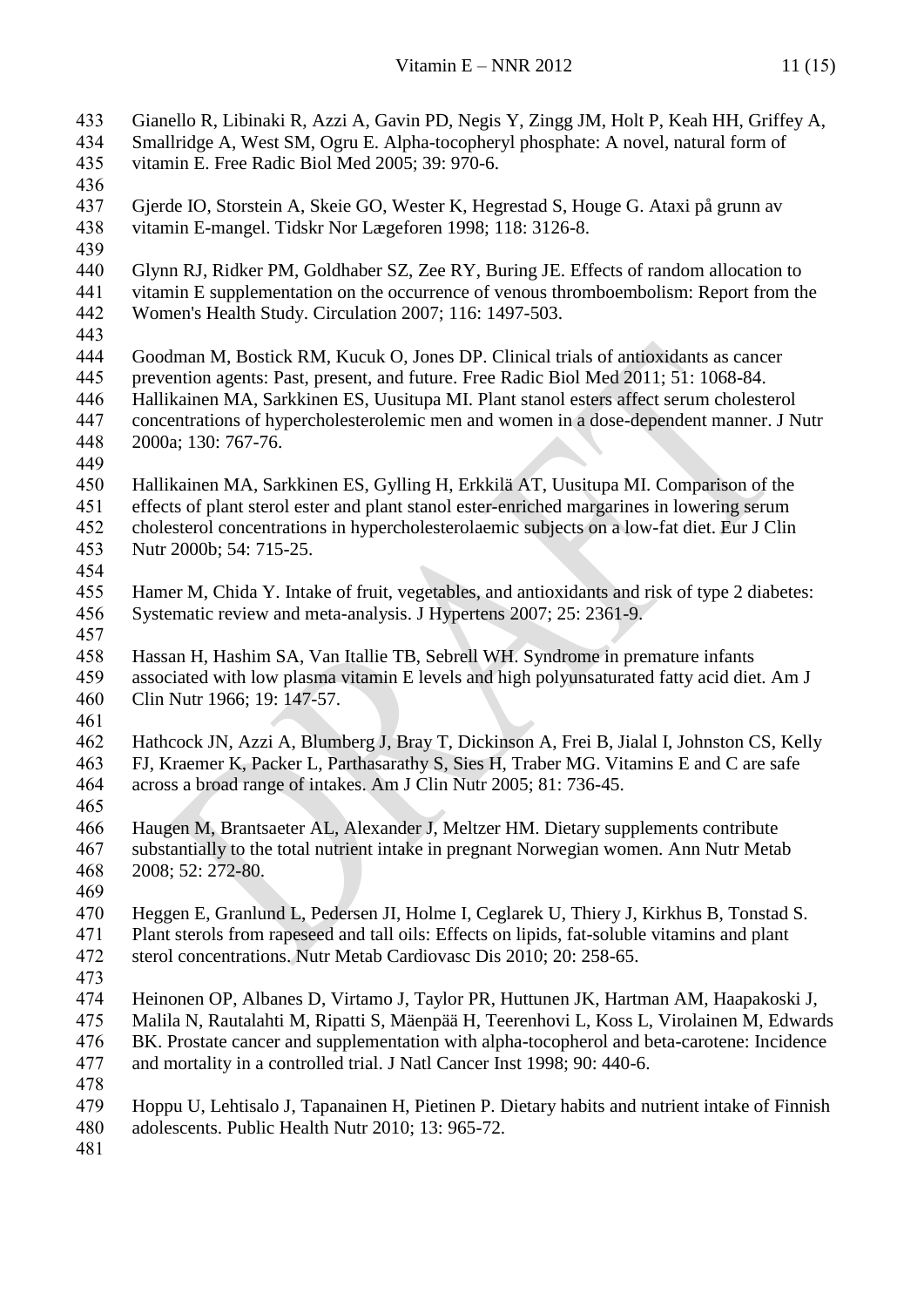[Horwitt MK.](http://www.ncbi.nlm.nih.gov/pubmed?term=%22Horwitt%20MK%22%5BAuthor%5D) My valedictory on the differences in biological potency between RRR-alpha- tocopheryl and all-rac-alpha-tocopheryl acetate. [Am J Clin Nutr](http://www.ncbi.nlm.nih.gov/pubmed?term=horwitt%20mk%20and%201999) 1999; 69: 341-2. Horwitt MK, Century B, Zeman AA. Erythrocyte survival time and reticulocyte levels after tocopherol depletion in man. Am J Clin Nutr 1963; 12: 99-106. Huebbe P, Lodge JK, Rimbach G. Implications of apolipoprotein E genotype on inflammation and vitamin E status. Mol Nutr Food Res 2010; 54: 623-30. Jenab M, Salvini S, van Gils CH, Brustad M, Shakya-Shrestha S, Buijsse B, Verhagen H, Touvier M, Biessy C, Wallström P, Bouckaert K, Lund E, Waaseth M, Roswall N, Joensen AM, Linseisen J, Boeing H, Vasilopoulou E, Dilis V, Sieri S, Sacerdote C, Ferrari P, Manjer J, Nilsson S, Welch AA, Travis R, Boutron-Ruault MC, Niravong M, Bueno-de-Mesquita HB, van der Schouw YT, Tormo MJ, Barricarte A, Riboli E, Bingham S, Slimani N. [Dietary](http://www.ncbi.nlm.nih.gov/pubmed/19888271)  [intakes of retinol, beta-carotene, vitamin D and vitamin E in the European Prospective](http://www.ncbi.nlm.nih.gov/pubmed/19888271)  [Investigation into Cancer and Nutrition cohort.](http://www.ncbi.nlm.nih.gov/pubmed/19888271) Eur J Clin Nutr. 2009; 63 (Suppl 4):S150-78. Jiang L, Yang KH, Tian JH, Guan QL, Yao N, Cao N, Mi DH, Wu J, Ma B, Yang SH. Efficacy of antioxidant vitamins and selenium supplement in prostate cancer prevention: A meta-analysis of randomized controlled trials. Nutr Cancer 2010; 62: 719-27. [Ju J,](http://www.ncbi.nlm.nih.gov/pubmed?term=%22Ju%20J%22%5BAuthor%5D) [Picinich SC,](http://www.ncbi.nlm.nih.gov/pubmed?term=%22Picinich%20SC%22%5BAuthor%5D) [Yang Z,](http://www.ncbi.nlm.nih.gov/pubmed?term=%22Yang%20Z%22%5BAuthor%5D) [Zhao Y,](http://www.ncbi.nlm.nih.gov/pubmed?term=%22Zhao%20Y%22%5BAuthor%5D) [Suh N,](http://www.ncbi.nlm.nih.gov/pubmed?term=%22Suh%20N%22%5BAuthor%5D) [Kong AN,](http://www.ncbi.nlm.nih.gov/pubmed?term=%22Kong%20AN%22%5BAuthor%5D) [Yang CS.](http://www.ncbi.nlm.nih.gov/pubmed?term=%22Yang%20CS%22%5BAuthor%5D) Cancer-preventive activities of tocopherols and tocotrienols. Carcinogenesis 2010; 31: 533-42. Klein EA, Thompson IM Jr, Tangen CM, Crowley JJ, Lucia MS, Goodman PJ, Minasian LM, Ford LG, Parnes HL, Gaziano JM, Karp DD, Lieber MM, Walther PJ, Klotz L, Parsons JK, Chin JL, Darke AK, Lippman SM, Goodman GE, Meyskens FL Jr, Baker LH. Vitamin E and the risk of prostate cancer: The selenium and vitamin E cancer prevention trial (SELECT). JAMA 2011; 306: 1549-56. [Koht J,](http://www.ncbi.nlm.nih.gov/pubmed?term=%22Koht%20J%22%5BAuthor%5D) [Bjørnarå KA,](http://www.ncbi.nlm.nih.gov/pubmed?term=%22Bj%C3%B8rnar%C3%A5%20KA%22%5BAuthor%5D) [Jørum E,](http://www.ncbi.nlm.nih.gov/pubmed?term=%22J%C3%B8rum%20E%22%5BAuthor%5D) [Tallaksen CM.](http://www.ncbi.nlm.nih.gov/pubmed?term=%22Tallaksen%20CM%22%5BAuthor%5D) Ataxia with vitamin E deficiency in southeast Norway, case report. Acta Neurol Scand Suppl 2009; 120 (Suppl 189): 42-5. Konstantinova SV, Vollset SE, Berstad P, Ueland PM, Drevon CA, Refsum H, Tell GS. [Dietary predictors of plasma total homocysteine in the Hordaland](http://www.ncbi.nlm.nih.gov/pubmed/17391553) Homocysteine Study. Br J Nutr 2007; 98: 201-10. Korpela R, Tuomilehto J, Högström P, Seppo L, Piironen V, Salo-Väänänen P, Toivo J, Lamberg-Allardt C, Kärkkäinen M, Outila T, Sundvall J, Vilkkilä S, Tikkanen MJ. Safety aspects and cholesterol-lowering efficacy of low fat dairy products containing plant sterols. Eur J Clin Nutr 2006; 60: 633-42. Lee IM, Cook NR, Gaziano JM, Gordon D, Ridker PM, Manson JE, Hennekens CH, Buring JE. Vitamin E in the primary prevention of cardiovascular disease and cancer: The Women's Health Study: A randomized controlled trial. JAMA 2005; 294: 56-65. Liede KE, Haukka JK, Saxen LM, Heinonen OP. Increased tendency towards gingival bleeding caused by joint effect of alpha-tocopherol supplementation and acetylsalicylic acid. Ann Med 1998; 30: 542-6.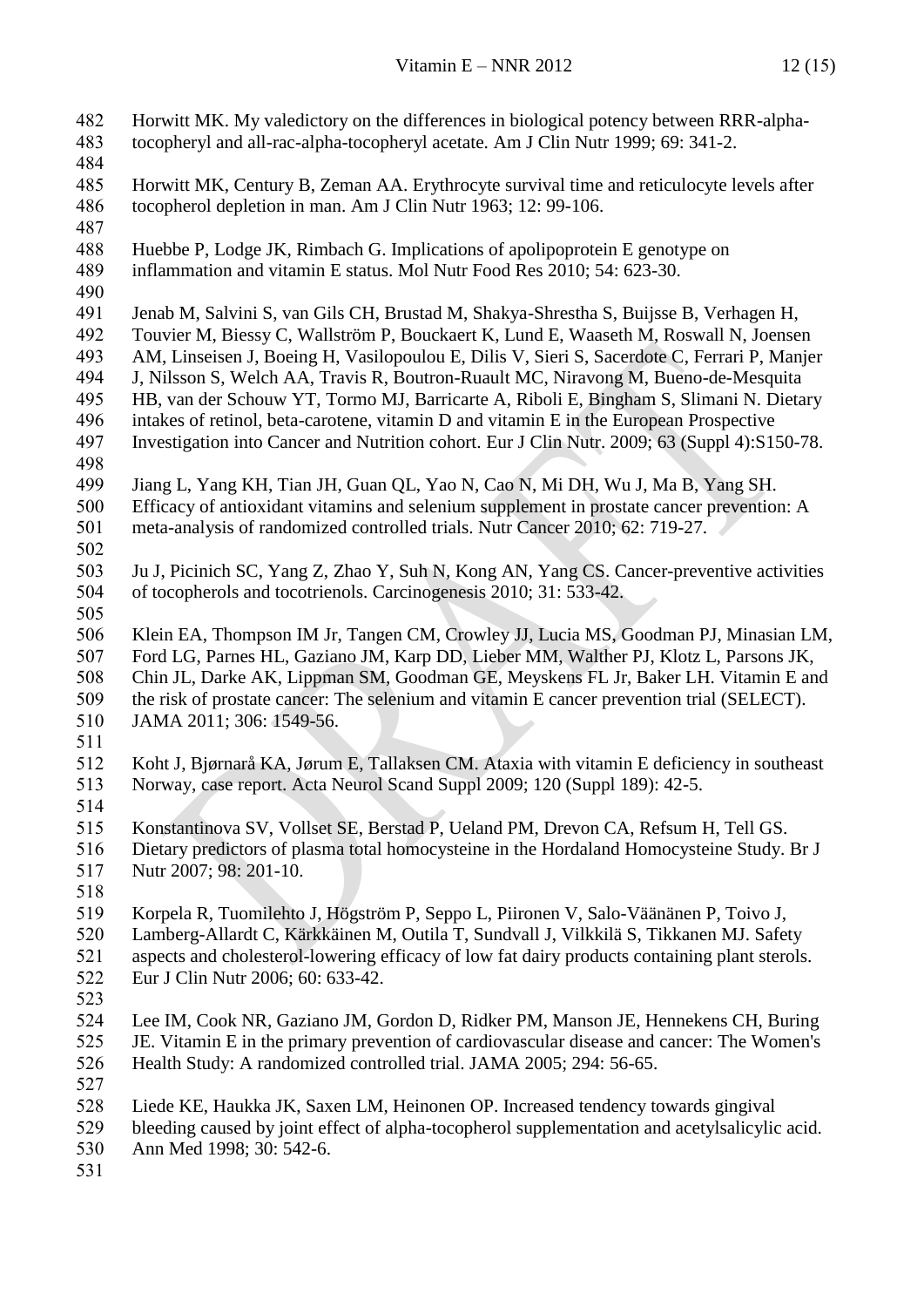- Lin J, Cook NR, Albert C, Zaharris E, Gaziano JM, Van Denburgh M, Buring JE, Manson JE.
- Vitamins C and E and beta carotene supplementation and cancer risk: A randomized
- controlled trial. J Natl Cancer Inst 2009; 101: 14-23.
- Lippman SM, Klein EA, Goodman PJ, Lucia MS, Thompson IM, Ford LG, Parnes HL,
- Minasian LM, Gaziano JM, Hartline JA, Parsons JK, Bearden JD 3rd, Crawford ED,
- Goodman GE, Claudio J, Winquist E, Cook ED, Karp DD, Walther P, Lieber MM, Kristal
- AR, Darke AK, Arnold KB, Ganz PA, Santella RM, Albanes D, Taylor PR, Probstfield JL,
- Jagpal TJ, Crowley JJ, Meyskens FL Jr, Baker LH, Coltman CA Jr. Effect of selenium and
- vitamin E on risk of prostate cancer and other cancers: The Selenium and Vitamin E Cancer Prevention Trial (SELECT). JAMA 2009; 301: 39-51.
- 
- Lonn E, Bosch J, Yusuf S, Sheridan P, Pogue J, Arnold JM, Ross C, Arnold A, Sleight P, Probstfield J, Dagenais GR; HOPE and HOPE-TOO Trial Investigators. [Effects of long-term](http://www.ncbi.nlm.nih.gov/pubmed/15769967)  [vitamin E supplementation on cardiovascular events and cancer: a randomized controlled](http://www.ncbi.nlm.nih.gov/pubmed/15769967)
- [trial.](http://www.ncbi.nlm.nih.gov/pubmed/15769967) JAMA 2005; 293: 1338-47.
- 
- Lyhne N, Christensen T, Velsing Groth M, Fagt S, Biltoft-Jensen A, Hartkopp H, Hinsch H-J,
- Matthiessen J, Møller A, Saxholt E, Trolle E. Danskernes kostvaner 2000-2002.
- Hovedresultater. Danmarks Fødevareforskning, 2005.
- 

 Malila N, Taylor PR, Virtanen MJ, Korhonen P, Huttunen JK, Albanes D, Virtamo J. Effects of alpha-tocopherol and beta-carotene supplementation on gastric cancer incidence in male

- smokers (ATBC study, Finland). Cancer Causes Control 2002; 13: 617-23.
- 
- Mente A, de Koning L, Shannon HS, Anand SS. A systematic review of the evidence supporting a causal link between dietary factors and coronary heart disease. Arch Intern Med 2009; 169: 659-69.
- 
- Miller ER,3rd, Pastor-Barriuso R, Dalal D, Riemersma RA, Appel LJ, Guallar E. Meta- analysis: High-dosage vitamin E supplementation may increase all-cause mortality. Ann Intern Med 2005; 142: 37-46.
- 
- Morris MC. Nutritional determinants of cognitive aging and dementia. Proc Nutr Soc 2012: 71: 1-13.
- 
- Morrissey PA, Sheehy PJ. Optimal nutrition: Vitamin E. Proc Nutr Soc 1999; 58: 459-68.
- 
- National Institute for Health and Welfare. Fineli. Finnish food composition database. Release 14. Helsinki 2011. http://www.fineli.fi
- 
- Office of Dietary Supplements. National Institutes of Health. Dietary supplement fact sheet. Vitamin E. Reviewed October 11, 2011.<http://ods.od.nih.gov/factsheets/vitamine/>
- Paturi M, Tapanainen H, Reinivuo H, Pietinen P, editors. Finravinto 2007 –tutkimus. The National FINDIET 2007 Survey. Publications of the National Public Health Institute
- B23/2008.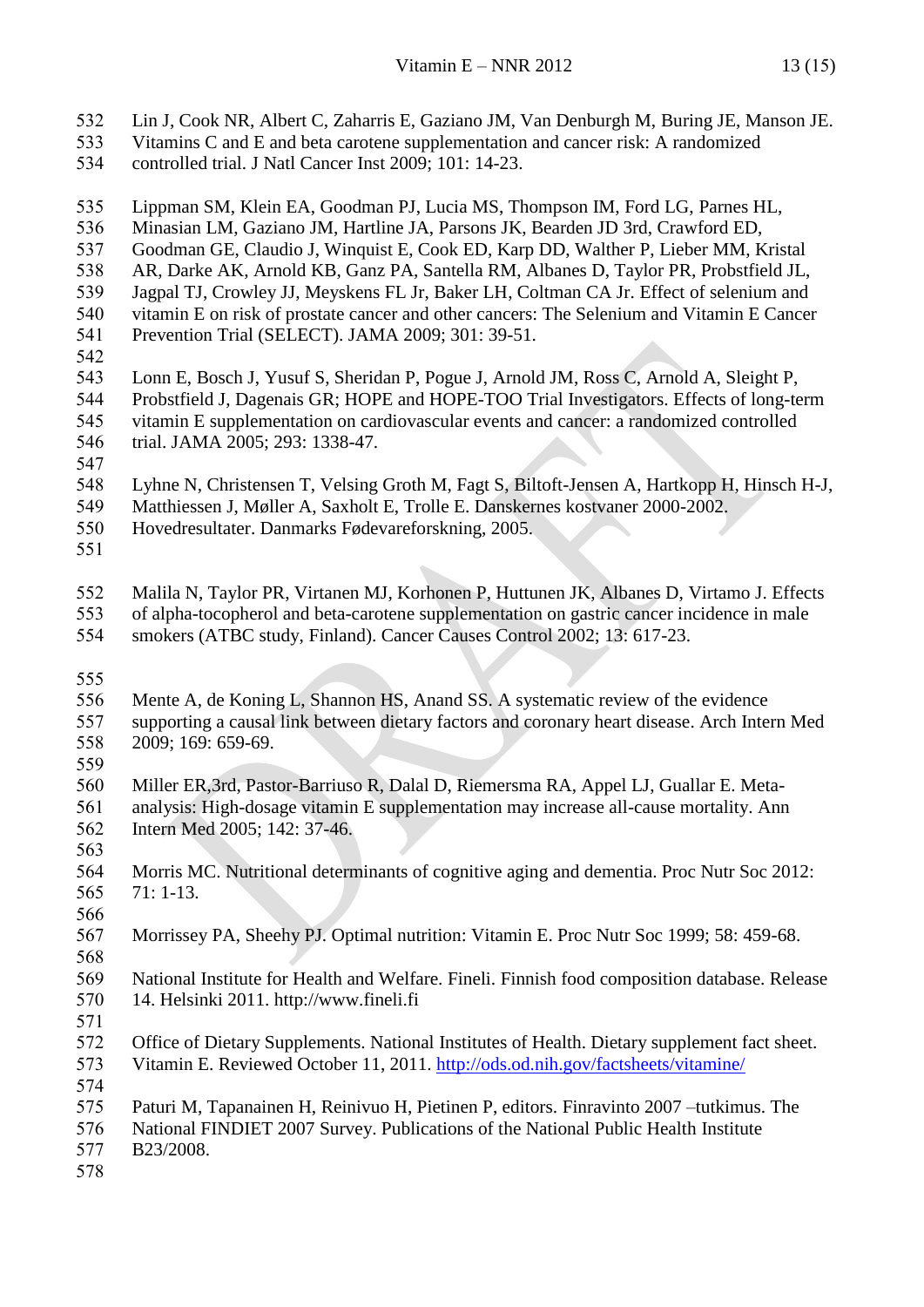| 579 | Pedersen AN, Fagt S, Velsing Groth M, Christensen T, Biltoft-Jensen A, Matthiessen J,         |
|-----|-----------------------------------------------------------------------------------------------|
| 580 | Lyhne Andersen N, Kørup K, Hartkopp H, Hess Ygil K, Hinsch H-J, Saxholt E, Trolle E.          |
| 581 | Danskernes kostvaner 2003-2008. Hovedresultater. (Dietary habits in Denmark 2003-2008.        |
| 582 | Main results). Fødevareinstituttet, Danmarks Tekniske Universitet, 2010.                      |
| 583 |                                                                                               |
| 584 | Piironen V, Varo P, Syväoja EL, Salminen K, Koivistoinen P, Arvilommi H. High-                |
| 585 | performance liquid chromatographic determination of tocopherols and tocotrienols and its      |
| 586 | application to diets and plasma of finnish men. II. Applications. Int J Vitam Nutr Res 1984;  |
| 587 | $54:41-6.$                                                                                    |
| 588 |                                                                                               |
| 589 | Prasad M, Lumia M, Erkkola M, Tapanainen H, Kronberg-Kippilä C, Tuokkola J, Uusitalo U,       |
| 590 | Simell O, Veijola R, Knip M, Ovaskainen ML, Virtanen SM. Diet composition of pregnant         |
| 591 | Finnish women: Changes over time and across seasons. Public Health Nutr 2010; 13: 939-46.     |
| 592 |                                                                                               |
| 593 | Rigotti A. Absorption, transport, and tissue delivery of vitamin E. Mol Aspects Med 2007;     |
| 594 | 28: 423-36.                                                                                   |
| 595 |                                                                                               |
| 596 | Roberts LJ 2nd, Oates JA, Linton MF, Fazio S, Meador BP, Gross MD, Shyr Y, Morrow JD.         |
| 597 | The relationship between dose of vitamin E and suppression of oxidative stress in humans.     |
| 598 | Free Radic Biol Med 2007; 43: 1388-93.                                                        |
| 599 |                                                                                               |
| 600 | Sarkkinen ES, Uusitupa MI, Nyyssönen K, Parviainen M, Penttilä I, Salonen JT. Effects of      |
| 601 | two low-fat diets, high and low in polyunsaturated fatty acids, on plasma lipid peroxides and |
| 602 | serum vitamin E levels in free-living hypercholesterolaemic men. Eur J Clin Nutr 1993; 47:    |
| 603 | 623-30.                                                                                       |
| 604 |                                                                                               |
| 605 | Scientific Committee on Food. Opinion of the Scientific Committee on Food on the tolerable    |
| 606 | upper intake level of vitamin E (expressed on 4 April 2003). SCF/CS/NUT/UPPLEV/31             |
| 607 | Final. 23 April 2003. European Commission, Health and Consumer Protection Directorate-        |
| 608 | General, Brussels.                                                                            |
| 609 |                                                                                               |
| 610 | Sesso HD, Buring JE, Christen WG, Kurth T, Belanger C, MacFadyen J, Bubes V, Manson           |
| 611 | JE, Glynn RJ, Gaziano JM. Vitamins E and C in the prevention of cardiovascular disease in     |
| 612 | men: The Physicians' Health Study II randomized controlled trial. JAMA 2008; 300: 2123-33.    |
| 613 |                                                                                               |
| 614 | Song Y, Cook NR, Albert CM, Van Denburgh M, Manson JE. Effects of vitamins C and E            |
| 615 | and beta-carotene on the risk of type 2 diabetes in women at high risk of cardiovascular      |
| 616 | disease: A randomized controlled trial. Am J Clin Nutr 2009; 90: 429-37.                      |
| 617 |                                                                                               |
| 618 | Swedish Medical Products Agency (Läkemedelsverket). Naturläkemedlet Curcubin och risk         |
| 619 | för antikoagulationseffekt – möjligen relaterat till E-vitamininnehållet. Info från           |
| 620 | Läkemedelsverket 2000:11(3):77-78.                                                            |
| 621 |                                                                                               |
| 622 | The Alpha-Tocopherol, Beta Carotene Cancer Prevention Study Group. The effect of vitamin      |
| 623 | E and beta carotene on the incidence of lung cancer and other cancers in male smokers. N      |
| 624 | Engl J Med. 1994; 330: 1029-35.                                                               |
| 625 |                                                                                               |
| 626 | Tomten SE, Høstmark AT. Serum vitamin E concentration and osmotic fragility in female         |
| 627 | long-distance runners. J Sports Sci 2009; 27: 69-76.                                          |
|     |                                                                                               |